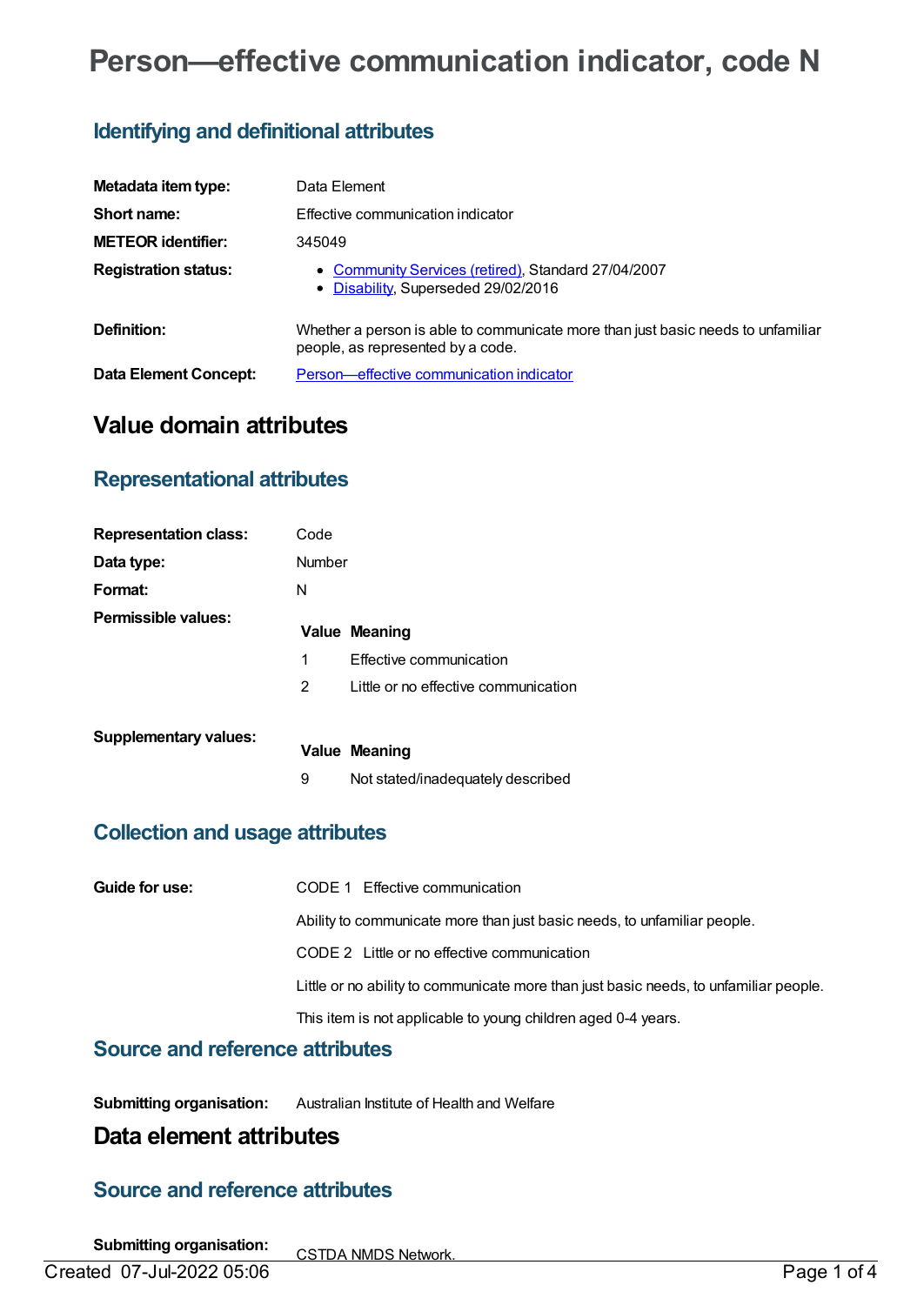**Reference documents:** Australian Institute of Health and Welfare 2006. Commonwealth State/Territory Disability Agreement National Minimum Data Set collection: data guide—data items and definitions 2006–07.

# **Relational attributes**

| Related metadata<br>references:                             | See also Person-communication method, code N                                                                                    |
|-------------------------------------------------------------|---------------------------------------------------------------------------------------------------------------------------------|
|                                                             | • Community Services (retired), Standard 27/04/2007<br>• Disability, Standard 07/10/2014                                        |
|                                                             | Has been superseded by Person-effective communication indicator, code N                                                         |
|                                                             | • Disability, Standard 29/02/2016                                                                                               |
| <b>Implementation in Data Set</b><br><b>Specifications:</b> | Commonwealth State/Territory Disability Agreement NMDS - 1 July<br>2006Community Services (retired), Superseded 14/12/2008      |
|                                                             | <b>DSS</b> specific information:                                                                                                |
|                                                             | This item is used in conjunction with Communication method.                                                                     |
|                                                             | <b>Commonwealth State/Territory Disability Agreement NMDS (July</b><br>2008)Community Services (retired), Superseded 11/11/2009 |
|                                                             | <b>DSS</b> specific information:                                                                                                |
|                                                             | This item is used in conjunction with Communication method.                                                                     |
|                                                             | Disability Services NMDS 2009-10Community Services (retired), Superseded<br>15/12/2011                                          |
|                                                             | Implementation start date: 01/07/2009                                                                                           |
|                                                             | <b>DSS</b> specific information:                                                                                                |
|                                                             | This item is used in conjunction with Communication method.                                                                     |
|                                                             |                                                                                                                                 |
|                                                             | Disability Services NMDS 2010-11 Community Services (retired), Superseded<br>15/12/2011                                         |
|                                                             | Implementation start date: 01/07/2010                                                                                           |
|                                                             | <b>DSS</b> specific information:                                                                                                |
|                                                             | This item is used in conjunction with Communication method.                                                                     |
|                                                             | Disability Services NMDS 2011-12Community Services (retired), Superseded<br>13/03/2013                                          |
|                                                             | Implementation start date: 01/07/2011                                                                                           |
|                                                             | <b>DSS</b> specific information:                                                                                                |
|                                                             | This item is used in conjunction with Communication method.                                                                     |